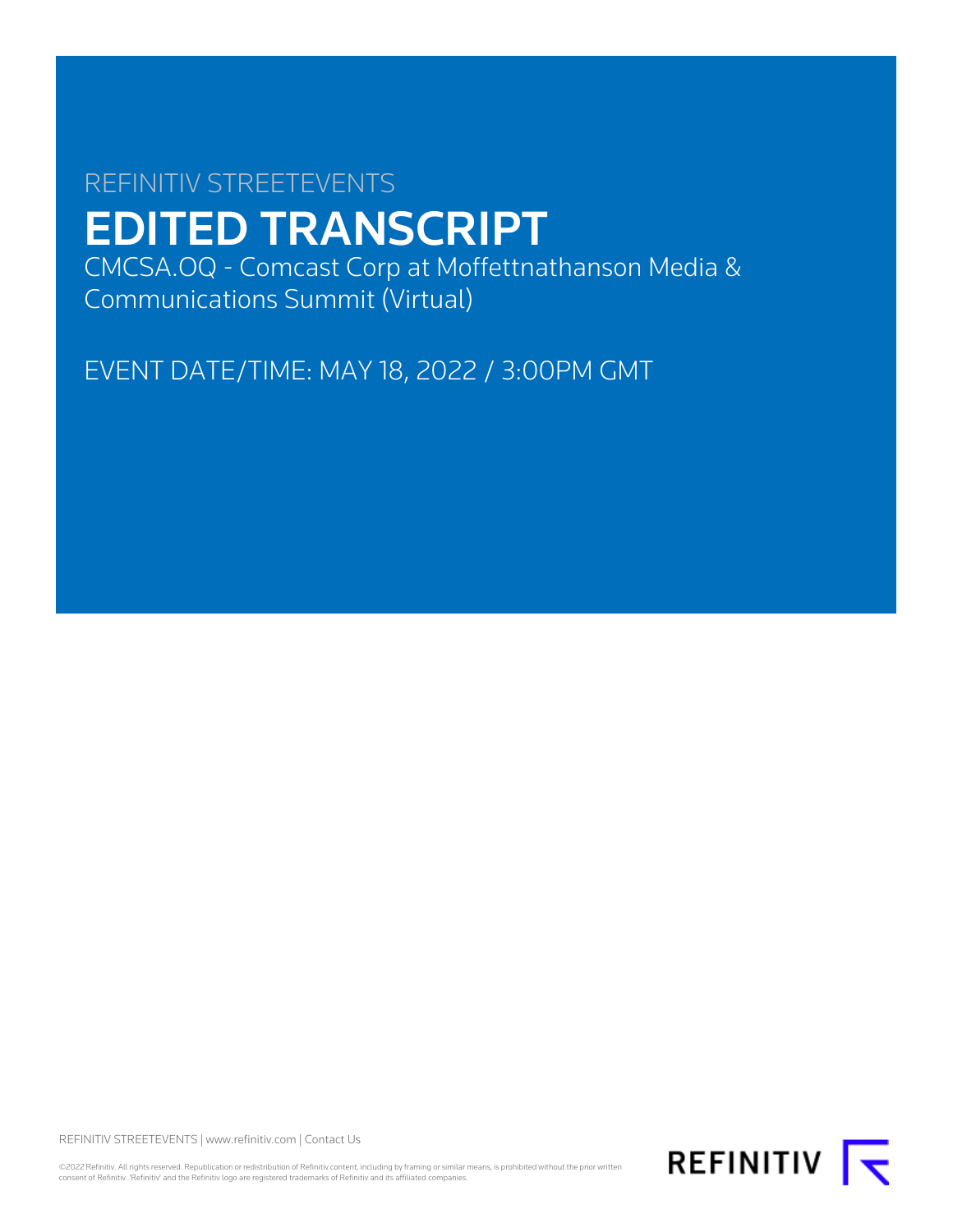# **CORPORATE PARTICIPANTS**

**[David N. Watson](#page-1-0)** Comcast Corporation - President & CEO of Comcast Cable

# **CONFERENCE CALL PARTICIPANTS**

**[Craig Eder Moffett](#page-1-1)** MoffettNathanson LLC - Co-Founder, Founding Partner & Senior Research Analyst

# <span id="page-1-1"></span>**PRESENTATION**

#### **Craig Eder Moffett** - MoffettNathanson LLC - Co-Founder, Founding Partner & Senior Research Analyst

Good morning, everybody and thank you for joining us for the people in the room and the people who are joining us via webcast for the 9th Annual MoffettNathanson Media and Communications Summit.

I am delighted to welcome this morning, Dave Watson, back for your fifth year at our summit. So thank you for being here. Dave, we've had a couple of conversations, already this morning, about cable. There's one subject that sort of dominates the conversation about cable entirely and of course, that's Flex, so I want to start with that. Okay, just kidding.

So let's start with the broadband business, because that's where everybody's attention is focused. Subscriber growth has come down, obviously, for the industry as a whole, not just for you. And the debate among investors is whether that slowdown is going to tip over into subscriber losses. And I suppose, to some degree, it depends on the diagnosis, right? If the diagnosis is this is approaching saturation, then it should slow toward household formation growth rate. If it's share loss, then it could slow to negative numbers. So I think the diagnosis is really important.

# **QUESTIONS AND ANSWERS**

#### **Craig Eder Moffett** - MoffettNathanson LLC - Co-Founder, Founding Partner & Senior Research Analyst

<span id="page-1-0"></span>You talked about the -- some of this on your conference call. You called out competitive intensity. But on the conference call, you also said that you really weren't seeing fixed wireless all that much and that there were trends in household formation and move rates that were really shaping the market. Talk more about that, if you would. What's sort of shaping the broadband market right now? And is it a market share story or a market size story?

# **David N. Watson** - Comcast Corporation - President & CEO of Comcast Cable

Well, it's good to be with you, Craig. Let me start, just for a second, and just frame kind of the -- this business, which is a terrific business and broadband. And I think it does point towards the future, what's going. But if you go back and you look at the broadband business, it's such a strong business, 32 million relationships that we have in broadband. But really, the connectivity business, there are 3. There's residential broadband, there's mobile, and there's commercial. All 3 are unique. All 3 have different trajectories ahead of them. A lot of upside in each single one.

I think the competitors would love to have any one of those that we have. And you look at the results over the last 5 years, we've averaged revenue at 5%; EBITDA, a little over 7%; free cash flow at 12%. And we went -- I remember talking with you going back 5 years, we're just under -- margins were just under 40%. Hovering right around that. We're now at 44%, and we've added 7 million broadband customers throughout.

So it points towards the health of the business, the strength of what we're doing and puts things in a little bit of perspective. When you go to the moment that we're in right now, that most certainly, I mentioned macro being, really, probably the majority of the issue, just the number of moves that have slowed down quite a bit, household formation, a little bit of pulling back. But it's mostly that move data that we track very, very closely that has continued and just less people moving.

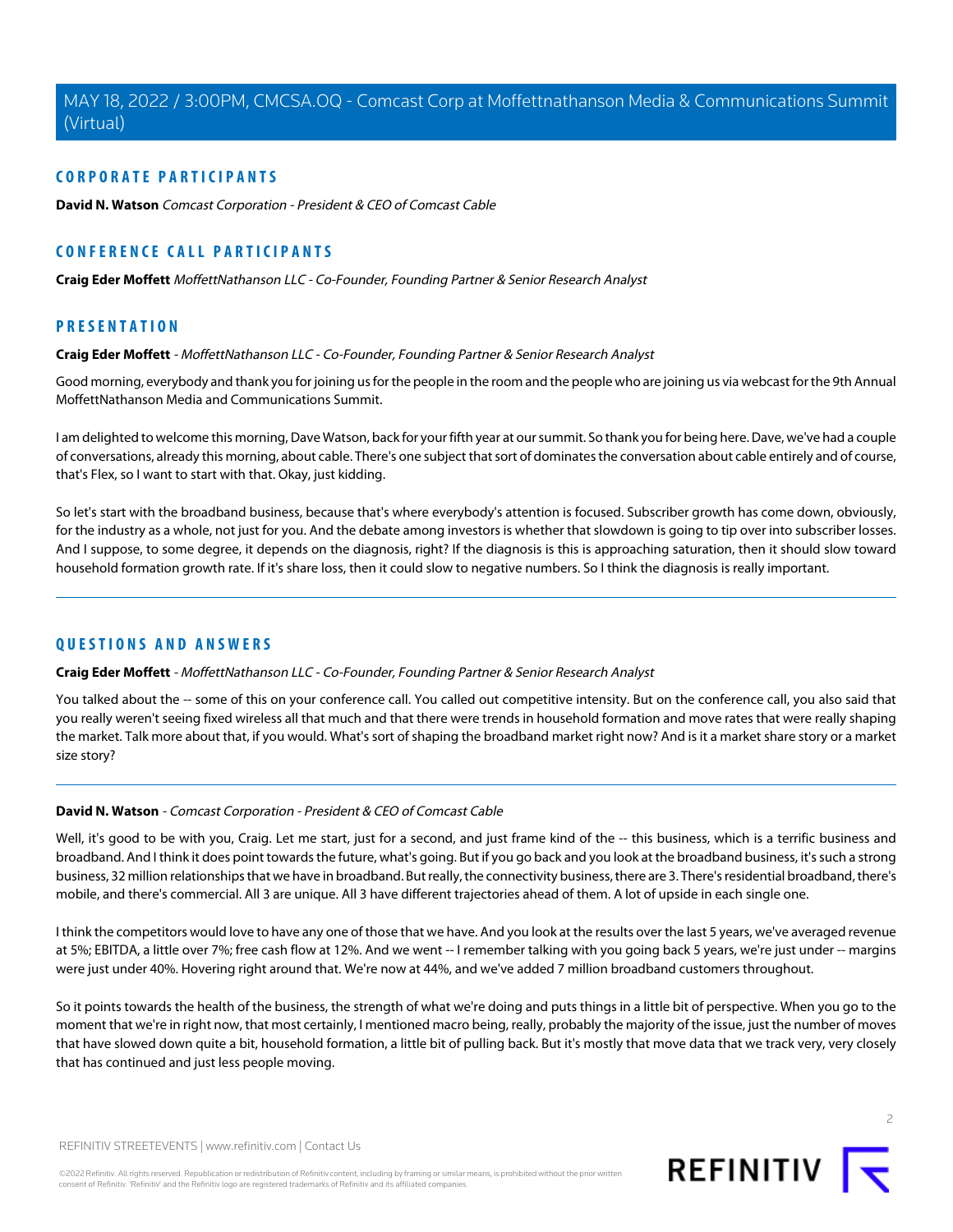And the other thing that we talked about, there's a little bit of normalization around seasonality, seeing a little bit -- example that I gave is Florida.

#### **Craig Eder Moffett** - MoffettNathanson LLC - Co-Founder, Founding Partner & Senior Research Analyst

So a returning to the old seasonal patterns.

## **David N. Watson** - Comcast Corporation - President & CEO of Comcast Cable

Correct. Yes. '20 and '21 people hung around Florida a little bit longer. Not so much, they're going back to wherever they're going to. There's a little bit of mobile substitution normalization too, I think, that's what we're seeing. There was a pull forward early on in the pandemic and a little bit of giveback that's going on. But there's no question that there's some competitive pressure, too. While most of the issue we can point towards the macro issues that I just mentioned, there's some competitive activity, but we've been in a competitive environment for a very long time.

Has it inched up a little bit with a little bit more fiber activity, a little bit more fixed wireless? It has gone up, but it's also important to note that every single geographic area, every place that we serve, our penetrations are going up. And so even in very competitive environments, we're holding our own, growing the business. During this period, not the same trajectory, but still growing. And the thing that really singles out this unique moment is the fact that churn is just at record lows.

# **Craig Eder Moffett** - MoffettNathanson LLC - Co-Founder, Founding Partner & Senior Research Analyst

Yes, it's hard to reconcile higher competitive intensity with the lowest churn you've ever had.

# **David N. Watson** - Comcast Corporation - President & CEO of Comcast Cable

Yes. It's -- that is unique in that if you look at the macro issues. And I think that's consistent across so many operators, whether they're competitive or other peers in cable that it's going on throughout the entire industry.

# **Craig Eder Moffett** - MoffettNathanson LLC - Co-Founder, Founding Partner & Senior Research Analyst

So move -- you talked a lot about move churn on your call and just now, and move churn is both a blessing and a curse, right? It -- that's where a lot of your DSL gains come from as they come at the time that someone leaves a house or moves into a new one. But it presumably also is -- it works in the opposite direction where fiber gains are likely to be faster if there's higher move rates. It's interesting that you just said that your penetration rates are rising in every cohort or every geography. Is it still fair to say that you are still a share-taker and that more move activity is good and that the benefit of faster gains from DSL still outweighs the potential of losses to fiber?

# **David N. Watson** - Comcast Corporation - President & CEO of Comcast Cable

Well, we like jump balls. We -- jump balls have historically been, and I predict will continue to be good for cable in that we have a ubiquitous great network that you get a chance to go after that relationship perhaps once again. They've left. You didn't have mobile before. Now you have mobile. There's a chance to repackage and -- or they move to an area that we cover and others don't. So net-net, we really like jump balls.

But so what's going on with -- how do you reconcile things, to your point, it's just the move activity has slowed. But you can't miss the fact that in terms of churn, our churn rates were going down many, many quarters in a row prior to the pandemic. There was a steady march down. And I think a lot of this ties to how we segment the marketplace. We are -- we have a great product in every single segment that we serve, backed up by a great network. We've consistently invested in the network and devices.

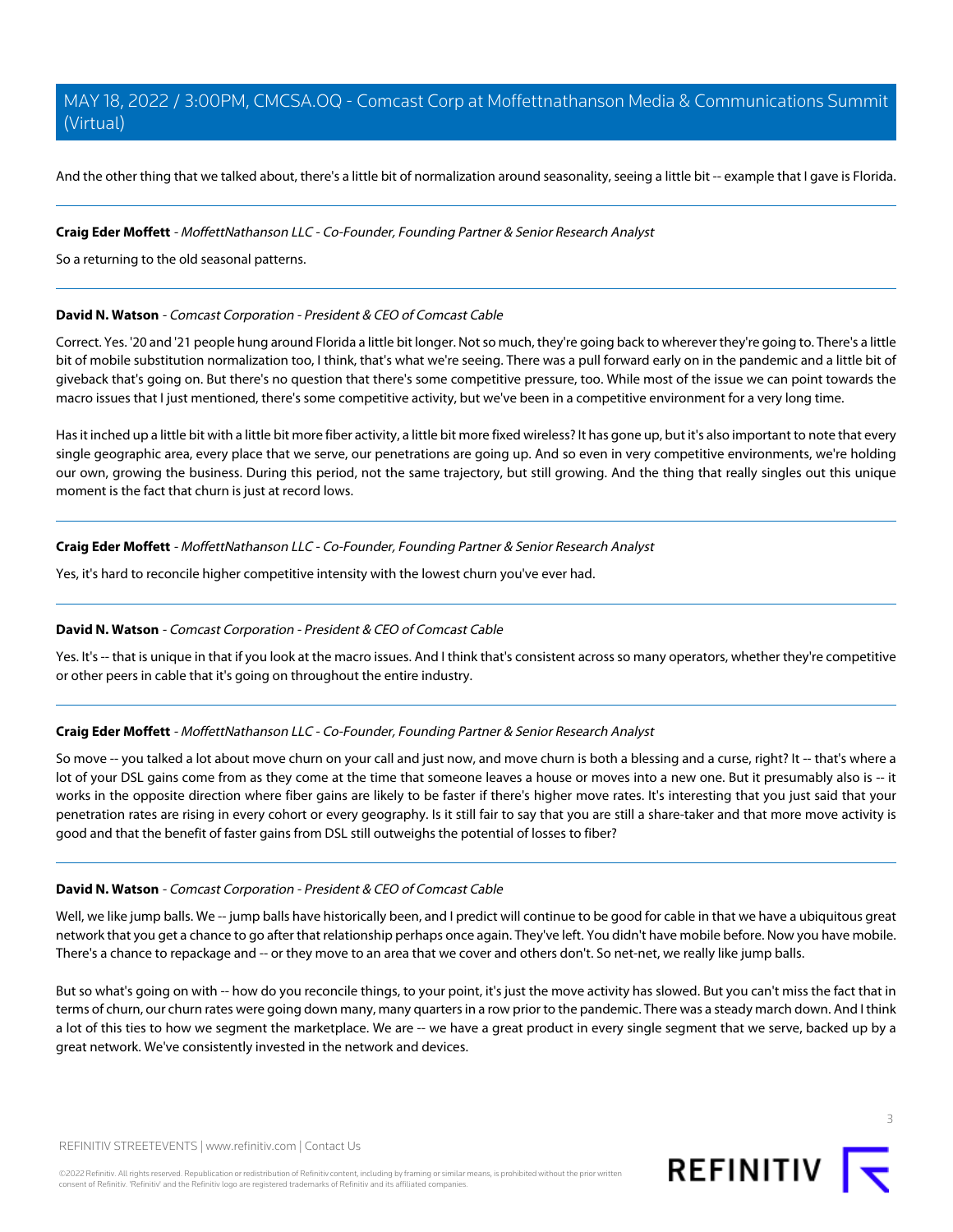So the action is in WiFi. And so we have great WiFi devices performing very well, lots of consumption and engagement, but we price and package and surround broadband with mobile now, Flex included. And all those things have contributed towards the improved churn. So there's, yes, macro impact, less move activity. But I would also say we saw it happening before and it's continued. We compete aggressively for every segment, and we have a great network and a set of products to back it up.

## **Craig Eder Moffett** - MoffettNathanson LLC - Co-Founder, Founding Partner & Senior Research Analyst

Do you think that the fiber guys who -- I think, the sort of generic fiber overbuild plan says that you're going to get to -- in 3 years, you'd get to 40% penetration against whether it's Comcast or Charter or whoever you're building against. My guess is you would sit back and say, I'm certainly not going to concede 40% penetration. How do you think about the share gains that fiber overbuilders are likely to get in your footprint?

#### **David N. Watson** - Comcast Corporation - President & CEO of Comcast Cable

Well, we've seen it. We've had 15 years now of competing against fiber. So what we -- during that period, they've had some success, for sure. With that, we're just over 40%, 41% in terms of our footprint that's been overbuilt by fiber. So -- but during that period, we've grown 22 million broadband customers in the last 15 years. So we've adjusted. They've had some success. But eventually, after a surge period in the early stages, when you launch new footprint, after that, things settle down, and we compete variously, try to welcome back customers. But we consistently have done well.

And again, back to the point, we've grown penetration in every competitive area and every geographic point that we serve. So we think the 41%, we said this before, probably gets to the mid-50s when it's all said and done in our footprint. But we anticipate this. We expect it, and we're not going to stand still in terms of how we're investing and how we're competing.

And by the way, one of the things that we have, I'm sure we'll talk about it a bit more, that is -- that helped is mobile and being able to package mobile just about in everything that we do. So it's -- we're the challenger when it comes to leveraging mobile into the relationship.

#### **Craig Eder Moffett** - MoffettNathanson LLC - Co-Founder, Founding Partner & Senior Research Analyst

And we'll talk about that and the stickiness of the mobile bundle. But -- so it is interesting to me that the market is so obsessed over what is essentially a transition of maybe 14% of your footprint from 41% overlap to 55% or call it, that obsession of what happens in 14% of your footprint is driving all of this anxiety and the drop in multiples is sort of striking.

But part of that narrative is also fixed wireless. And so I want to just touch on fixed wireless for a second. How should investors think about it? How much are you seeing it competitively in your footprint? And you and your engineers know a thing or 2 about capacity. So how do you think about the capacity of wireless networks to deliver fixed wireless over the long term and the scalability of it as a competitor?

# **David N. Watson** - Comcast Corporation - President & CEO of Comcast Cable

Well, we start, when thinking about fixed wireless similar to what I was talking about earlier, in that we're really accustomed and expect robust competition at this stage. We've been at it for a long period of time. So with a new entrant in fixed wireless, we've anticipated -- we actually have about 3 years the most early market launches of fixed wireless. So we've seen it. It is -- when you have a lot of new footprint when they're launching it and new marketing that they're rolling out, there's going to be some activity around that.

But it's not showing up in any material way in regards to churn. So -- and to the -- it's just -- are there some -- is there some inching up of competitive pressure on some jump balls on the connect side? Probably. But we anticipated that as well. When you look at the source of where are they competing, where are they launching, you've done great work on this, Craig, yourself. You've seen that they are -- it really varies that you have --

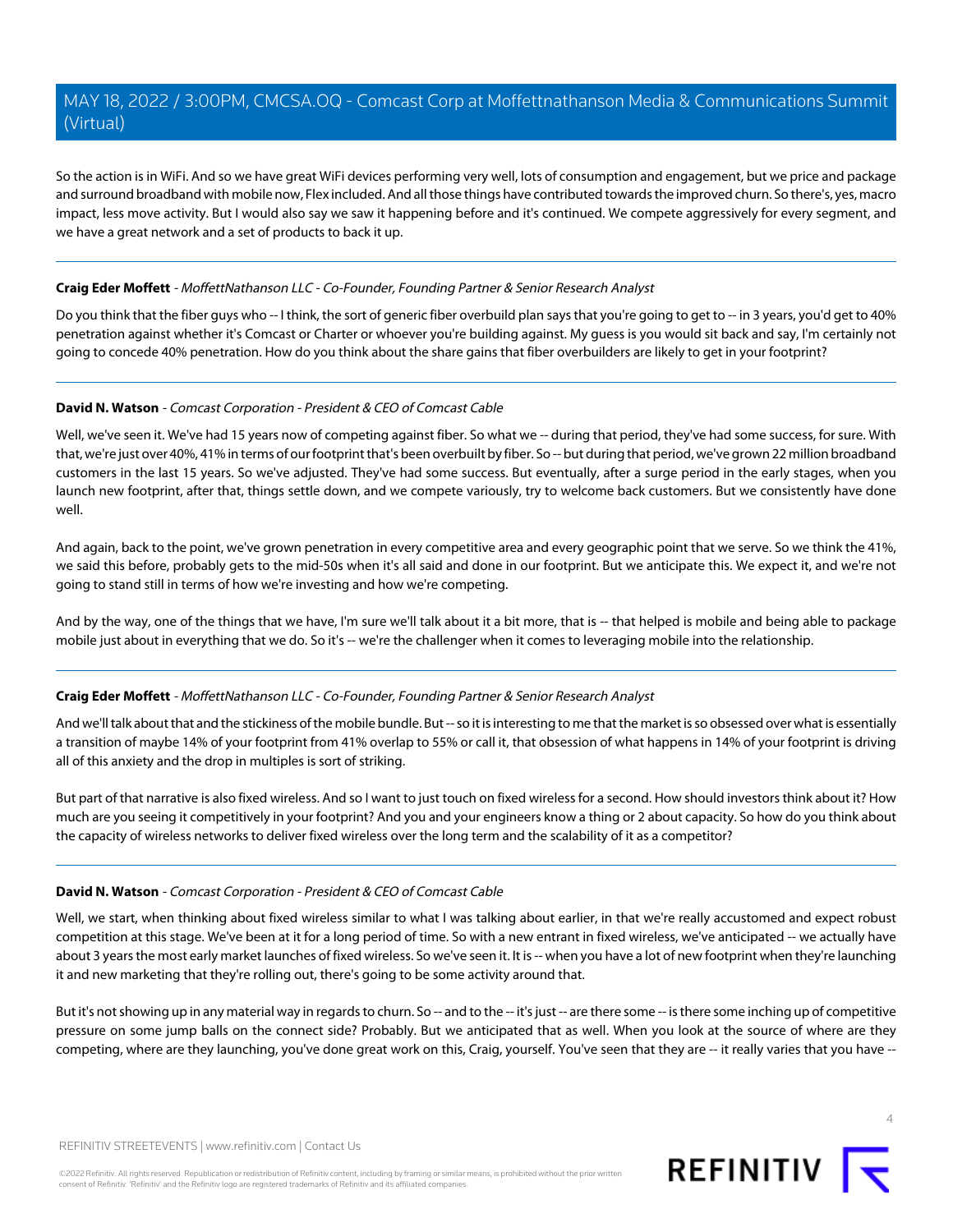Verizon talked an awful lot about this, about half of their customers are business customers, and they're expanding the market in some ways, which is interesting, in construction, sheds, trailers to COVID tents and food trucks and all sorts of things, so great. That's a good thing.

And T-Mobile is steering business, we think, from a marketing perspective towards less congested areas of mobile and more rural areas, less served parts of the footprint. It doesn't mean that it's not competitive. It doesn't mean that we're going to take it lightly. We're not. We're going to aggressively assume just this level of competition. But to your point, at capacity planning, they're having -- they will, right now, if they're steering business today, imagine what's going to happen later as there is more congestion.

And you look at that and applications are all over, and it's speed and latency that are -- that go into play. There's video streaming and there's gaming. So gaming, they don't like latency. So we'll see how their services stand up. 2/3 of our customers today take -- are at 300 megabits or higher. So we're coming from a position of strength in regards to network performance and WiFi performance in the household. So -- and we're not going to stop.

Every year, we're looking to add on capabilities to continue to serve our customers. And so fixed wireless, we'll see. They've got a lot of trade-offs they're going to have to sort through. It doesn't mean they're not going to serve some segments and prove rural, but we'll have to see over the long run. I like our position. We're going to compete aggressively for every segment.

#### **Craig Eder Moffett** - MoffettNathanson LLC - Co-Founder, Founding Partner & Senior Research Analyst

One of the curious things is T-Mobile has said their average fixed wireless customer is doing about 300 gigabytes of usage per month, which sounds awfully high relative to mobile, but it sounds actually pretty low relative to what you see. And there's -- it's hard for me to think -- see long term why their usage wouldn't be more or less the same as yours, which means if that usage is going to double for them fairly quickly to normalize to industry, it's going to be even more congestion and more difficult to host.

# **David N. Watson** - Comcast Corporation - President & CEO of Comcast Cable

They just have fundamental trade-offs they're going to have to sort through over time, and we'll see. But we -- the benefit that we have is a ubiquitous great network where we're just going to continue to add capabilities consistently across the entire footprint. And we'll watch it. We compete at a very local level. So it's not like we're going to miss part of a ZIP code that's become very active. We're very aggressive locally. We have all sorts of capabilities to understand what's happening, and that's part of our playbook is to understand block-by-block kinds of activity. So a goal of ours is to stay ahead of the curve.

# **Craig Eder Moffett** - MoffettNathanson LLC - Co-Founder, Founding Partner & Senior Research Analyst

Do you price differentially in those kind of block-by-block areas, whether it's -- I know it's not a big change in your rack rate prices. But how finely can you target your promotional activity for individual areas?

#### **David N. Watson** - Comcast Corporation - President & CEO of Comcast Cable

In some cases, we will. We do have differences in go-to-market promotional prices. Mostly, what we do is price it differently by segment and offer different tiers of services, which gives us market share strength but also provides good consistent ARPU growth based on being able to cover so many different segments. So it's mostly segment by segment and just taking if it's an MDU market that has high concentration, apartment buildings. Then we'll go aggressively after HSD-only or HSD with mobile and package it that way. So it really does vary based on the geographic area.



5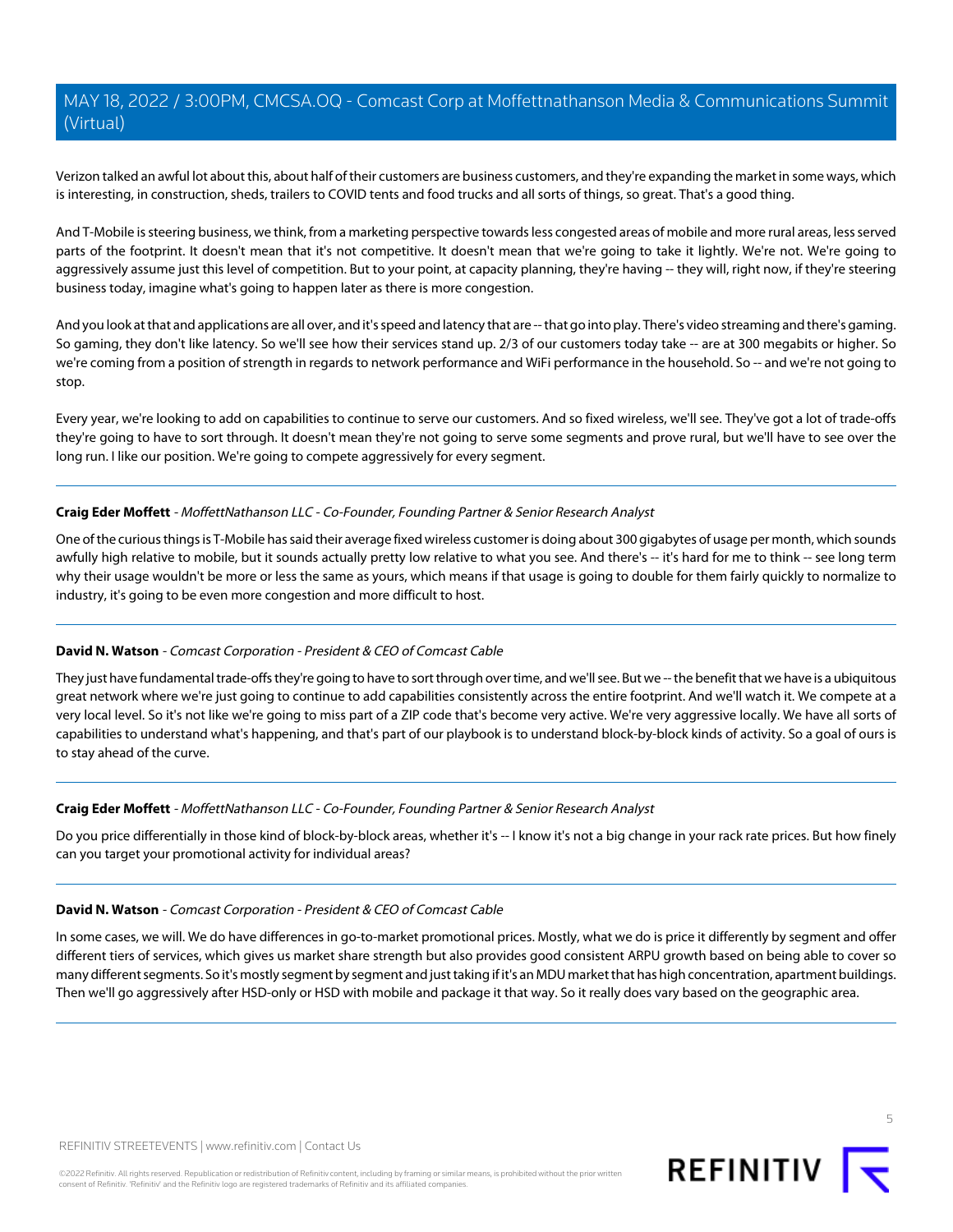# **Craig Eder Moffett** - MoffettNathanson LLC - Co-Founder, Founding Partner & Senior Research Analyst

So I want to talk more about pricing and the bundle when we get to mobile. But one of the narratives that's out there that has weighed on the whole sector is the idea that not only are broadband subs under pressure, but the broadband ARPU is going to be under pressure.

Interestingly, AT&T actually raised its broadband prices last week or maybe it was 2 weeks ago by \$3 per month per sub. And Verizon, in announcing their wireless price increase, sort of hinted that there's more to come maybe on the broadband side.

That's pretty different narrative that said they're increasing pricing. How do you think -- and then -- and remember, pricing is just one piece of the broadband ARPU puzzle of mixed combinations and promotional activity rolling off. And how do you think about broadband ARPU growth rate going forward?

# **David N. Watson** - Comcast Corporation - President & CEO of Comcast Cable

Well, first, the main point from us that we don't think about the customer relationship and think about just purely the piece parts that add up to the customer relationship. We look at the whole relationship and price it that way. So we're able to leverage mobile. We're the challenger early stages. We've got a lot of runway left on how we leverage mobile. It's a growth engine in and of itself, but it's a great pricing and packaging partner to broadband.

So we just keep adding value to broadband, Flex, security, different things that we do, great WiFi devices. So we provide different tiers of service. Very thoughtful, if it's HSD only, there is a price difference versus being packaged. We protect that. And over time, competitively, what we've seen, we've been at it as long as we have with this much competition. You do see different cycles. And eventually, there's some rational thinking that emerges. So hopefully, that is the case with the amount of capital that one has to invest to provide this kind of service.

But our view is to take the long road in that keep improving the product, effectively monetizing the relationship, build a great network, great products that back it up and have good balanced, aggressive market share but also be very mindful of ARPU.

# **Craig Eder Moffett** - MoffettNathanson LLC - Co-Founder, Founding Partner & Senior Research Analyst

One other piece of the broadband story that I'd be remiss if I didn't talk about is your -- the growth rate in your footprint and your edge-out strategy. You've talked about accelerating that from where you've been historically over and above the growth rate of new household formation in your footprint. How much can you grow this business? Do you think that footprint expansion, that homes passed can grow at 2% a year? Can it grow even faster than that? How should investors think about that? And how quickly do you realize the benefits when you move into a new geography?

# **David N. Watson** - Comcast Corporation - President & CEO of Comcast Cable

Well, yes -- as you said, if you looked last year, we did 813,000 new passings. And the bulk of it is -- if you break it down into the 3 areas, the bulk of it is just residential developments and some hyper builds, what we call hyper builds, which is commercial passings with some resi mixed into it.

So that is the -- we're very -- first dollar capital goes into network or the capacity. The second dollar goes into making sure we have those passings covered. But the third leg of this are these rural edge-outs, where we have plant, we can do extensions. And so we were active prior to subsidies.

Now with subsidies on the table, we're all in, and we're going to participate. And so I think you'll look for a more aggressive posture from us to compete. So I think the 800-plus thousand is a pretty good benchmark for folks to be looking at for this year. And we'll see what happens over time. When do you monetize? And when do you see the benefits? It takes a little bit, about 2 or 3 years to ramp things and it really does depend on the area that you're building.



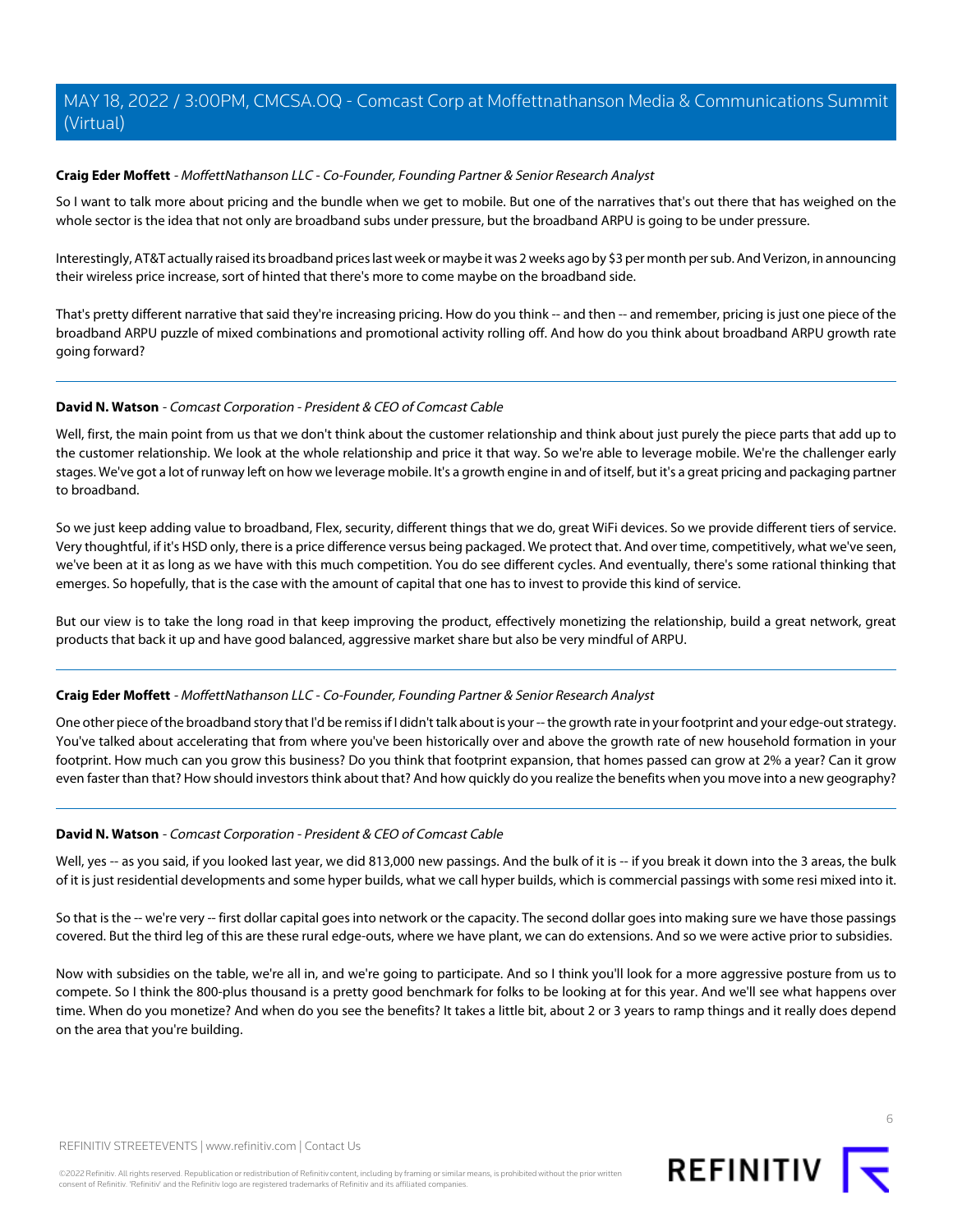If it's already has residential communities there and you're just getting the broadband service still, it's fast, and you'll get there. If it requires more communities that are going to be built, it takes 3 to 4 years. But typically, it's 2 to 3 years. And it's more the newer -- the wins that we're getting right now, which it's early, but we've gotten some wins at the state level already, and that's going to be more of a '23 benefit than it is this year.

#### **Craig Eder Moffett** - MoffettNathanson LLC - Co-Founder, Founding Partner & Senior Research Analyst

Yes. But those numbers could be quite large. And if I understand you, that the 800,000 or so benchmark is separate and apart from what you would do under the Jobs Act or including what you can do under the Jobs Act?

#### **David N. Watson** - Comcast Corporation - President & CEO of Comcast Cable

No, it's all -- it's the total of what we did. So it's another consistent 800-plus thousand similar to what we did this year. It could go up. I hope we win more. And as things progress, we'll keep everyone informed. But the main point is we're aggressively pursuing these opportunities.

# **Craig Eder Moffett** - MoffettNathanson LLC - Co-Founder, Founding Partner & Senior Research Analyst

I've got to imagine that trying to deal with 50 different states and 50 different processes is going to be a slow and difficult process.

#### **David N. Watson** - Comcast Corporation - President & CEO of Comcast Cable

Yes. We're keeping our eye on the -- the process is the key point. It's between states, the guidelines. We genuinely appreciate the focus, though that the Commerce Group has and NTIA. There's a real effort to try to figure this out, but it is a process. You're totally right.

#### **Craig Eder Moffett** - MoffettNathanson LLC - Co-Founder, Founding Partner & Senior Research Analyst

We've talked with some of the speakers this morning about the rising anxiety in the broader market about a recession. And there's a lot of subsidy money available for lower-income broadband consumers. You've already done a lot to try to educate consumers. But I would imagine in the event of a recession, that becomes a real focus, right, trying to educate people. I've heard 48 million households would actually qualify. It's a mind-boggling number of households that would qualify for subsidies.

#### **David N. Watson** - Comcast Corporation - President & CEO of Comcast Cable

It really is an extraordinary moment actually, when you look at that. So we're -- we've -- the good news is we've been, as you said, very active with Internet Essentials for a decade and have great experience in serving every segment, including low-income constrained segments. So we're accustomed to it. It's a really local opportunity, community by community, to roll up your sleeves and figure out how to help. And so with ACP, it's another opportunity to do just that. And so we're going to be very aggressive there, too, making sure that there's an awareness of it, that it's available and to be a partner and helping those households get to it. Sometimes it's not so easy to figure everything out.

And so we've been training, all of our teammates, to get prepared for this and rolled out a new product recently, the Internet Essentials Plus, that provides a little bit more speed and capabilities. But we're proud of our efforts. This is a really important thing to do and it's important to support this program. So we're doing that.

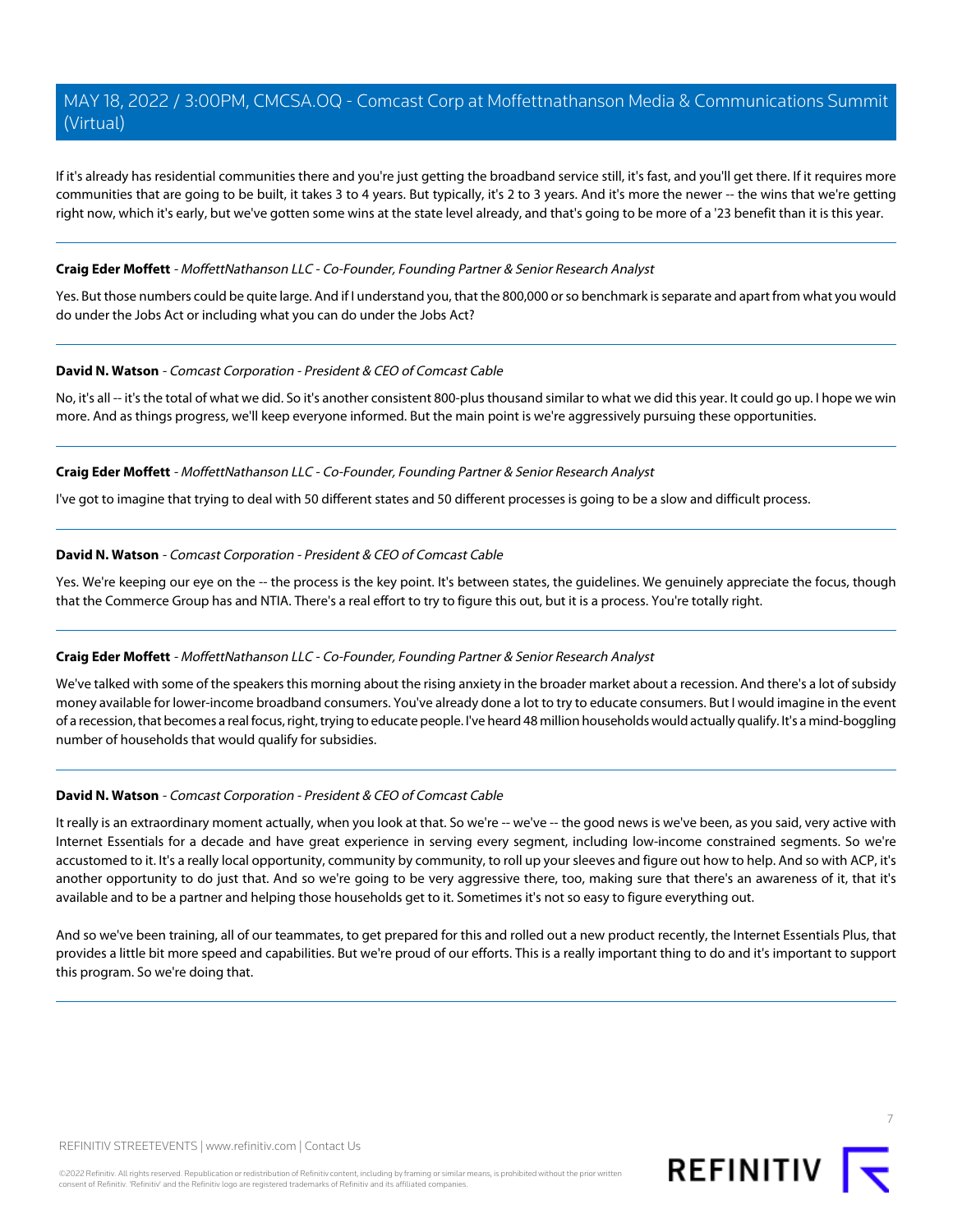## **Craig Eder Moffett** - MoffettNathanson LLC - Co-Founder, Founding Partner & Senior Research Analyst

Well, the narrative on your quarter, I think everybody was focused on taking those subsidy subscribers out to try to get to a run rate. But sort of lost in that narrative was it's actually a pretty good story that all those customers that you got stuck and that they converted into long-term paying customers is...

#### **David N. Watson** - Comcast Corporation - President & CEO of Comcast Cable

It's an important part of what we do. It fully leverages the capital that we invest everywhere, this ubiquity. And it's proven, I think, to be respected from local communities, the state level and even at the federal level, that they understand what we're doing. And it's an important part of our total portfolio.

#### **Craig Eder Moffett** - MoffettNathanson LLC - Co-Founder, Founding Partner & Senior Research Analyst

So Dave, one of the other narratives that has emerged is the idea that your physical plant is not going to be good enough long term and that you're going to have to upgrade to fiber. I think some of that was -- Altice USA is obviously overbuilding themselves and going to fiber, but so is Liberty Global in Europe. And so I think it just leads to this kind of -- this anxiety about are we missing something and are we going to have to go to fiber in Comcast's footprint. Talk about that, if you would, how confident are you in the high splits to DOCSIS 4.0 road map as a long-term answer versus having to eventually overbuild your plant with fiber?

#### **David N. Watson** - Comcast Corporation - President & CEO of Comcast Cable

We're very confident. The fact that we have, I think, a very fast, very efficient path to multi-gig, symmetrical, at scale that we can do versus anyone that I can see of any technology, including fiber that's out there that we can get to. So our path, as you know, is mid-split, and with the DOCSIS capability. And the key for us is really optionality. And I think Tom said it well earlier, but to repeat it, we have a lot of fiber in our network right now. So there'll be some cases, could be apartments, could be communities or a new build where we'll do fiber. But a lot of what -- and we've invested already, talked about investing in upstream improvements in the network, which we're doing, have been doing and having good returns in terms of just momentum and movement and building out.

And 3.1, we're already at 1.2. The gig, ubiquitous throughout the entire network. And with the improvements that we have, we're going to be in the next several months, be rolling out multi-gig with our current capability that we have today.

So there's not an application that we can see that we're not ahead of and be not only competitive, but leading. And then as you said, you look at the end game, and that's 4.0. So we've tested multi-gig symmetrical in the lab, it works great. So there's a path towards that.

And so I think we can compete and lead with great WiFi, great network performance today. We're taking cost out. And at the same time, we're building out the network. We're building out virtual capability. So the guidance that we've given in terms of the capital intensity, even with everything that we're doing, we still -- that 11%, we're investing in growth businesses. We're investing in passings and network capacity, and we're still at that level.

So hopefully, from an investor standpoint, people appreciate the fact that we're going for growth, but we're building a great network. And to me, I think our position is a great one. And we don't have to change out a lot of CPE with our -- mid-split path that we have. A lot of our CPE can just handle what we're doing. And then 4.0 could be a growth opportunity for the future.



8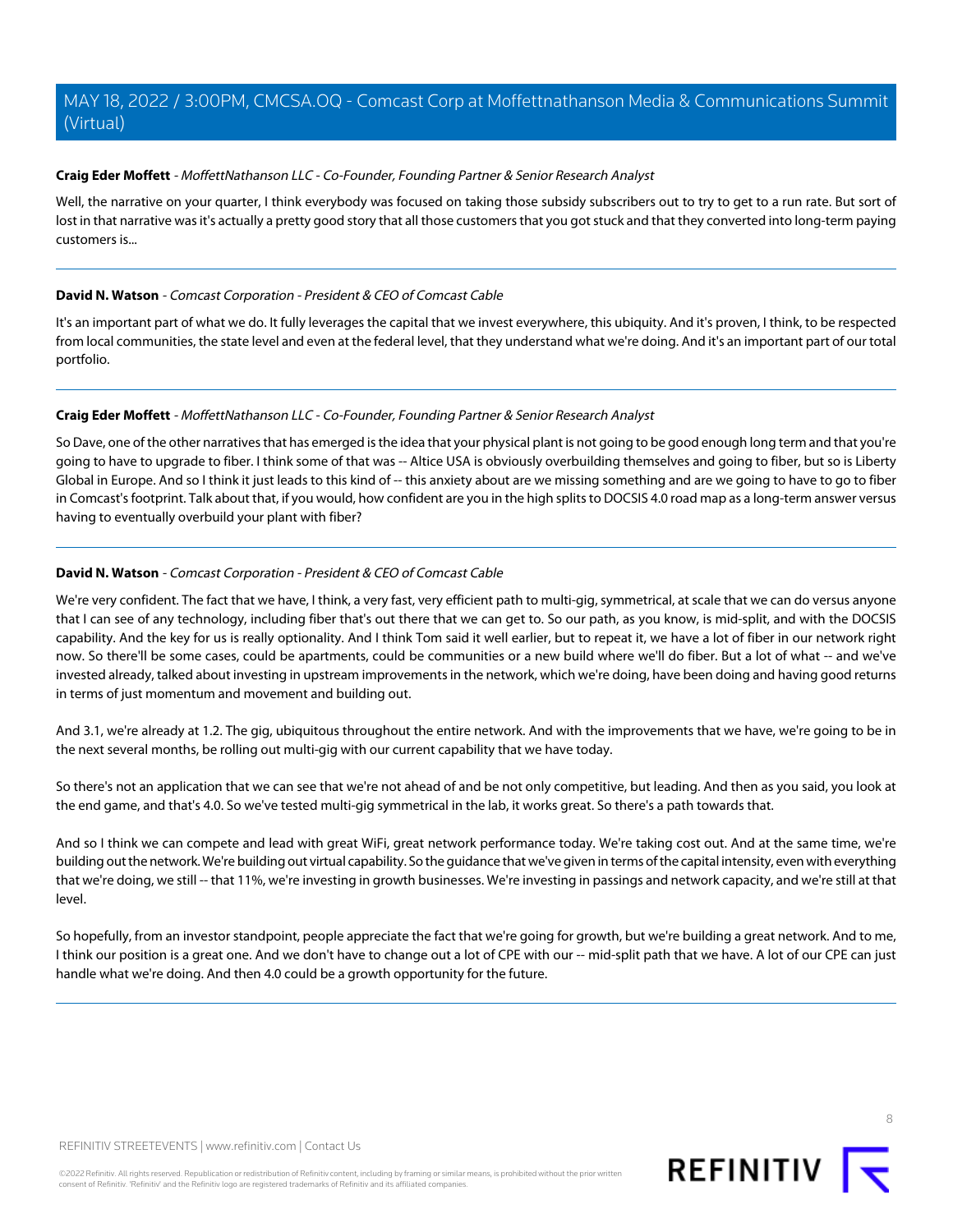## **Craig Eder Moffett** - MoffettNathanson LLC - Co-Founder, Founding Partner & Senior Research Analyst

And can you do the mid-splits at the pace that you want to, where it sort of substitutes for physical node splits that would have been downstream that would have presumably been more -- you would have more of them if you weren't doing the mid-split strategy. Is it all fit in the same CapEx envelope roughly?

#### **David N. Watson** - Comcast Corporation - President & CEO of Comcast Cable

Yes. Yes.

# **Craig Eder Moffett** - MoffettNathanson LLC - Co-Founder, Founding Partner & Senior Research Analyst

So it's not -- there's no reason to think there's a sort of snake that swallowed the pig moment, coming where there's going to be this big CapEx thing, that's improved?

# **David N. Watson** - Comcast Corporation - President & CEO of Comcast Cable

No. The guidance that we gave, we feel very good about. The part that, again, is the consistency of how we've approached -- and it used to be back in the day node splits. And that was how you did it and a little bit of bandwidth management. But it's now, with mid-splits, you can go in and it's a card change out.

And at the same time, it's really important, though, that folks appreciate the -- how much costs we're taking out by virtualizing big pieces of the network. So we're taking cost out at the same time, we're adding capabilities. So that's an important long-term road map that we've had in place for some time.

#### **Craig Eder Moffett** - MoffettNathanson LLC - Co-Founder, Founding Partner & Senior Research Analyst

I want to talk about Business Services because it's an area that I think sort of fell off people's radar screens a little bit. There was a time when everybody was very focused on it. But your Business Services business is actually quietly putting up pretty consistent numbers, and even separate and apart from Masergy. But I wonder if you could just talk about what you're seeing, what are the drivers of growth that you're seeing in the different subsegments? And where do you think you have the most upside? And what does Masergy do for you in that?

# **David N. Watson** - Comcast Corporation - President & CEO of Comcast Cable

Sure. Well, I think we have upside in all 3 parts of Business Services. And Business Services are one of those growth engines in and of themselves, you're right. It's a \$50 billion addressable market just on Business Services that we have. We're a \$9 billion run rate in terms of revenue today, so less than 20%. Right at 20% and growing. All 3. So SMB is still the primary engine of growth. We have runway, a lot of runway left there.

#### **Craig Eder Moffett** - MoffettNathanson LLC - Co-Founder, Founding Partner & Senior Research Analyst

How penetrated are you?

#### **David N. Watson** - Comcast Corporation - President & CEO of Comcast Cable

We haven't, I don't think, broken that out specifically, but we're -- we still are the challenger. So still hovering when you combine other fiber operators and telcos, we're still under 50%. So there's a lot of runway left in SMB.

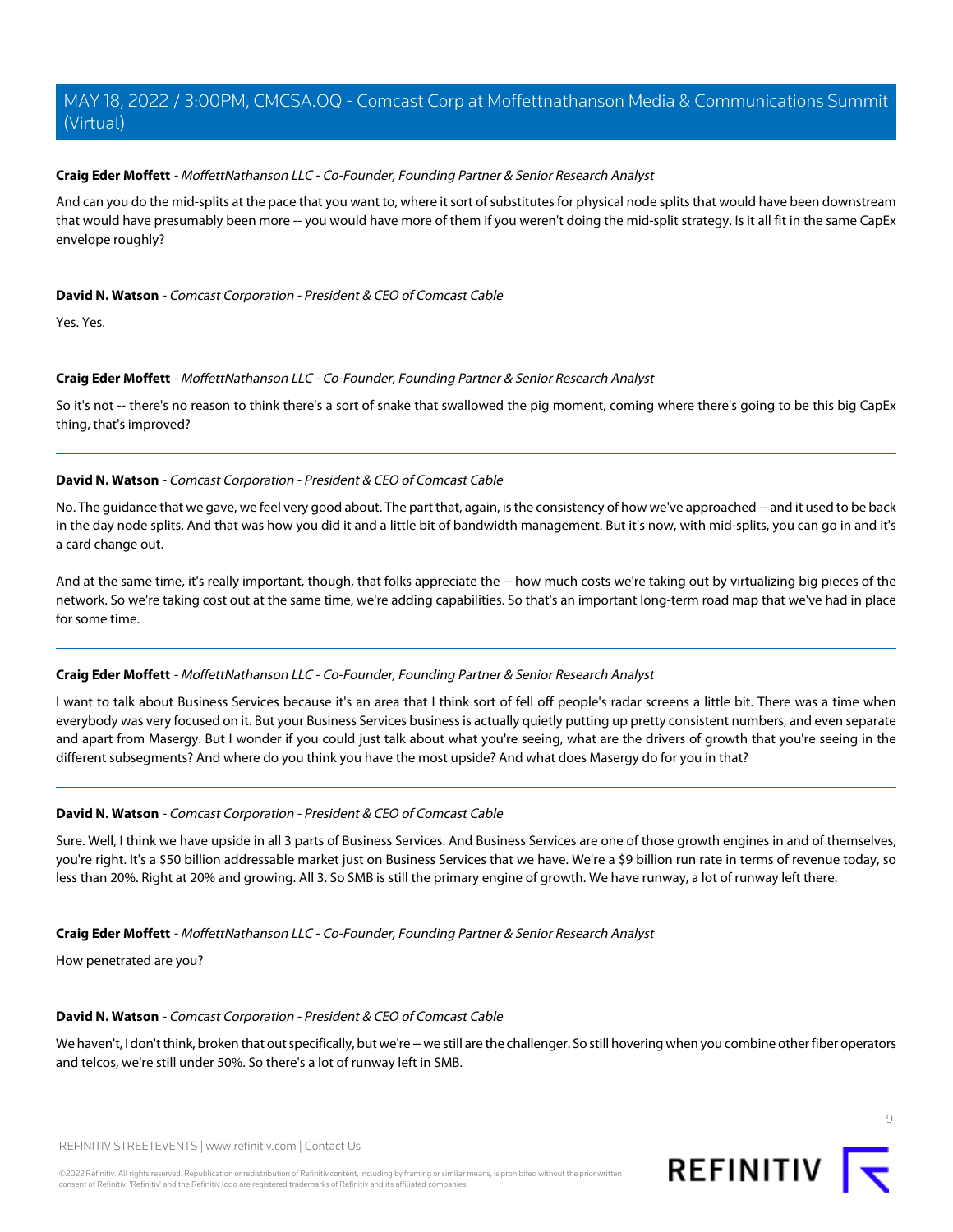And there are really 2 revenue streams within the SMB marketplace. There is the customer relationship itself and growing that connectivity, but it's also the incremental products and enhancements that we've been really focused on. And that could be WiFi, advanced WiFi capability, could be wireless backup, security and now mobile. We just launched mobile to small businesses in the last year or so.

So we actually have 2 sales forces. We have client, get the relationship going, sales force, both internal, the inbound and feet on the street. But we also have a group that does nothing but work with the customers and expand the relationship and add on revenue. So a lot of success in SMB. In the mid-market, we've gone from kind of the early stages of mid-market was just connectivity, was just -- in some cases, just backup connectivity and now we've gotten to primary connectivity.

And we've been adding ourselves full SD-WAN, full client relationship. And with Masergy, we have now the ability to do advanced security. It's very sophisticated SD-WAN in international. So it's early with Masergy, but we're thrilled that they really are great part of the company now. We're going to be focused for the next many months, just streamlining and integrating operationally the -- our go-to-market approach with them.

But we've had wins already. We just couldn't go to -- if a client, even though we had success at mid-market with multi-branch businesses, but the second, they said, "Hey, can you get to Europe or Asia," then no. Now we can. And so -- and do it very effectively. So it's -- that mid-market is -- we want to be a leader in mid-market and mid-market branches into enterprise. And we have a good relationship with the cable companies in the U.S. But with Masergy, we're going to expand our capability in enterprise as well. So it's a terrific part of the business.

# **Craig Eder Moffett** - MoffettNathanson LLC - Co-Founder, Founding Partner & Senior Research Analyst

I want -- just to go back to SMB for a second, because with recession risk so much on everybody's radar screen, the place where people see it first is typically in the SMB segment. Does the SMB segment to you look healthy and feel healthy? My sense is that there's still an awful lot of activity post COVID.

# **David N. Watson** - Comcast Corporation - President & CEO of Comcast Cable

It's interesting. There's so much movement within SMB in the early stages and people are rethinking what they're doing in corporate life or things. We saw a lot of new start-ups in SMB. So we're still seeing that. I think there will be -- there's pressure though. There's pressure in small businesses. It's amazing. The strength, though, because -- just how broad every category is and where it may be tough and God bless, the restaurant community could be tough and -- but they're back and growing. It could be tough in different parts.

We cover a wide, wide range, and that gives us a little bit of strength even in a tough economic environment. So -- and the other thing that we do, and we did in the early stages of the pandemic, and we're going to work with clients during tough times. That's, I think, a good trademark of cable. We're going to be respectful of that. And if things get tougher with fuel and other things, we'll be mindful of that.

# **Craig Eder Moffett** - MoffettNathanson LLC - Co-Founder, Founding Partner & Senior Research Analyst

Let's talk about wireless because it's -- I think even I've been surprised at how quickly wireless has ramped to being 5% of your revenues. I think it's growing at 25%- 30%. So it's actually a pretty significant portion of your overall growth now. Have you been surprised at how quickly it's ramped? And has it changed your longer-term expectations for what role wireless can play for you?

# **David N. Watson** - Comcast Corporation - President & CEO of Comcast Cable

Not really. Not really surprised in that -- but it took a minute for us to get all the piece parts pulled together as we are evaluating the opportunity, whether we're looking at Europe, we're looking at Asia and the different -- how things were progressing. But we always felt if we -- we had -- we have a great network partner in Verizon. That was clear. We needed to have the premier devices once that was arranged. And then we needed to operationalize our go-to-market approach and knew that we would be leveraging this with broadband.

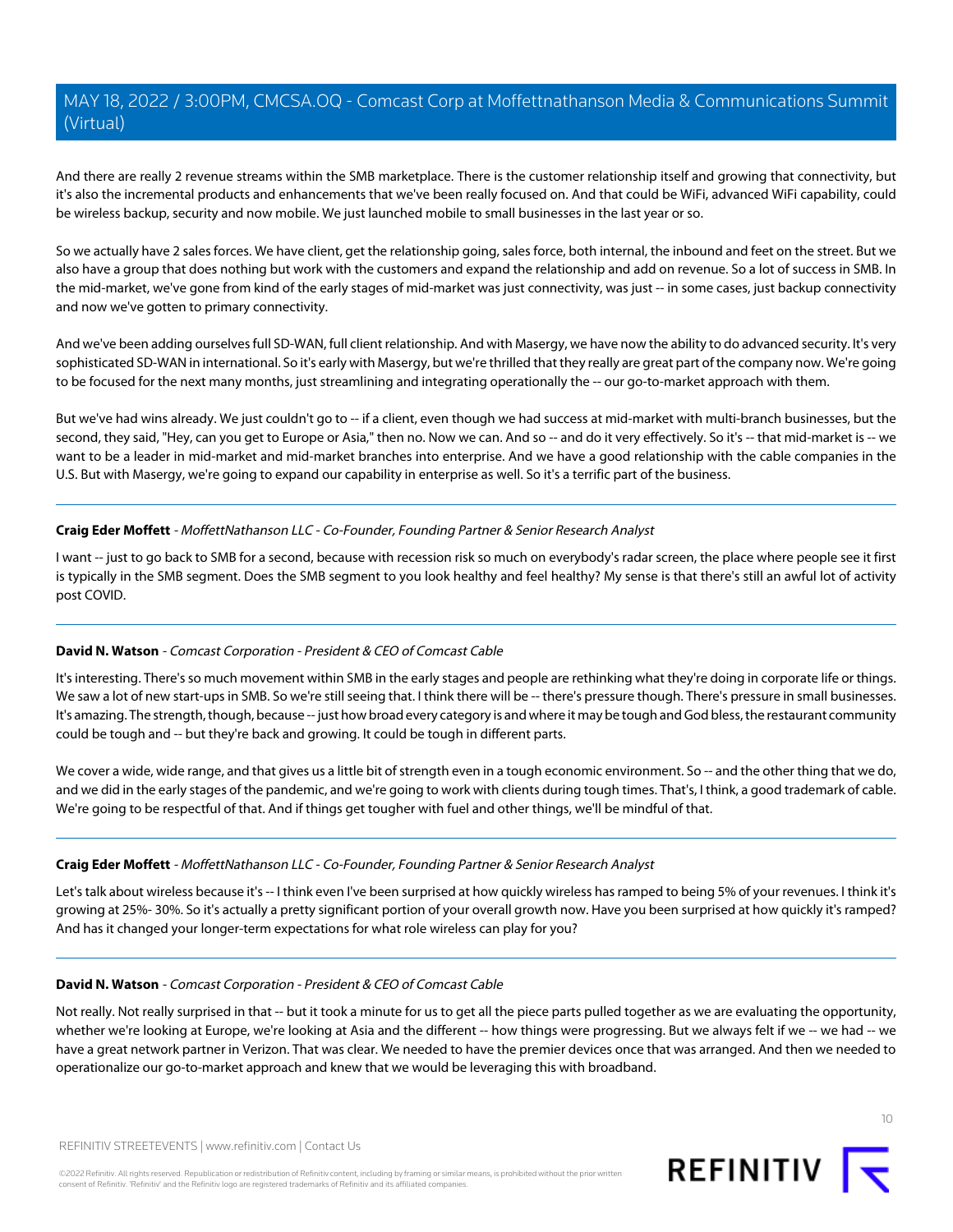Once we had all those, we really did feel we're confident we're going to have success. And it's happening and we've had many quarters in a row now where line growth has been at record levels. So we're -- part of what -- the reason why we felt we had a unique and differentiated go-to-market offer in that as the wireless industry shifted very quickly from by the gig to unlimited, it just opened up the whole category for us to be able to do both.

And so the second leg of what's happened is we were able to provide a little bit of a boost to unlimited and renegotiated our relationship with Verizon so we could do that. We're now more competitive with unlimited. We still have by the gig. We have core service pricing that's very strong, and we can go up against anyone. And we leverage it and, really, the 3 things that we wanted to accomplish, we feel we're doing. We had the ability to bring down broadband churn, leverage it with broadband, drive consideration of us in the first place by just rolling it out in retail.

Retail and cable is not as robust as it is now, so -- with having mobile at the centerpiece. And then third was to be profitable at scale, which we've accomplished. So we want to continue to leverage mobile, be aggressive with it. And you look at it, we have 4 million lines, 2 million customers, we have 4 million lines. And we have 32 million broadband relationships, that's 64 million lines that we look at as an opportunity. We're just getting going. There's that third growth engine that we have.

So we're going to use it to -- a lot of time we're spending on operationalizing every single sales channel. And I think some people I've gotten questions before around, well, it seems like you have a couple of different apps, and it's still not completely integrated quite yet, and it feels like you're -- I'm doing business with 2 different companies. And I think that's fair. I think that we had work to do and just completely integrating mobile into everything that we do, every operational experience, every sales channel. That's our focus right now and clearly going to leverage it, and our go-to-market offers as well.

# **Craig Eder Moffett** - MoffettNathanson LLC - Co-Founder, Founding Partner & Senior Research Analyst

When you do that, your competitors can't follow, right? I mean, Verizon has 11% of the country covered by fiber. You can't have a converged offering that only speaks to 11% of the country. AT&T is 14%. There's nobody but you that can offer a ubiquitous package of broadband and wireless. That has to be -- sort of weigh on your thinking of how do we actually prosecute this opportunity, right?

# **David N. Watson** - Comcast Corporation - President & CEO of Comcast Cable

There's a strength in our ability to scale this in our footprint. Now it is -- we sell it to broadband, and it is within our footprint. So -- but there's a real strength to be able to do it one way and to be able to break it down by segment, but when you go at a segment, you do it completely throughout the entire footprint and you do it throughout the country in every area that you serve.

# **Craig Eder Moffett** - MoffettNathanson LLC - Co-Founder, Founding Partner & Senior Research Analyst

Interestingly, so I talked about this with Tom earlier. If you count the -- by including the 3G subs that didn't continue in the wireless industry, you and Charter and Altice took 90-plus percent of the broadband -- of the wireless net adds in the industry last quarter.

And it -- you just had Verizon announce a price increase in wireless the day before yesterday, which sort of widens the gap between your pricing and theirs even more. How do you think about that? Is there an opportunity to say we can start to grow the margins of this business? Or do you say let's put the pedal to the metal and grow this thing even faster?

# **David N. Watson** - Comcast Corporation - President & CEO of Comcast Cable

Well, it goes back to the prior point, Craig, where we have -- we're at 4 million lines. If the real opportunity is 64 million, Then we've got a ways to go.

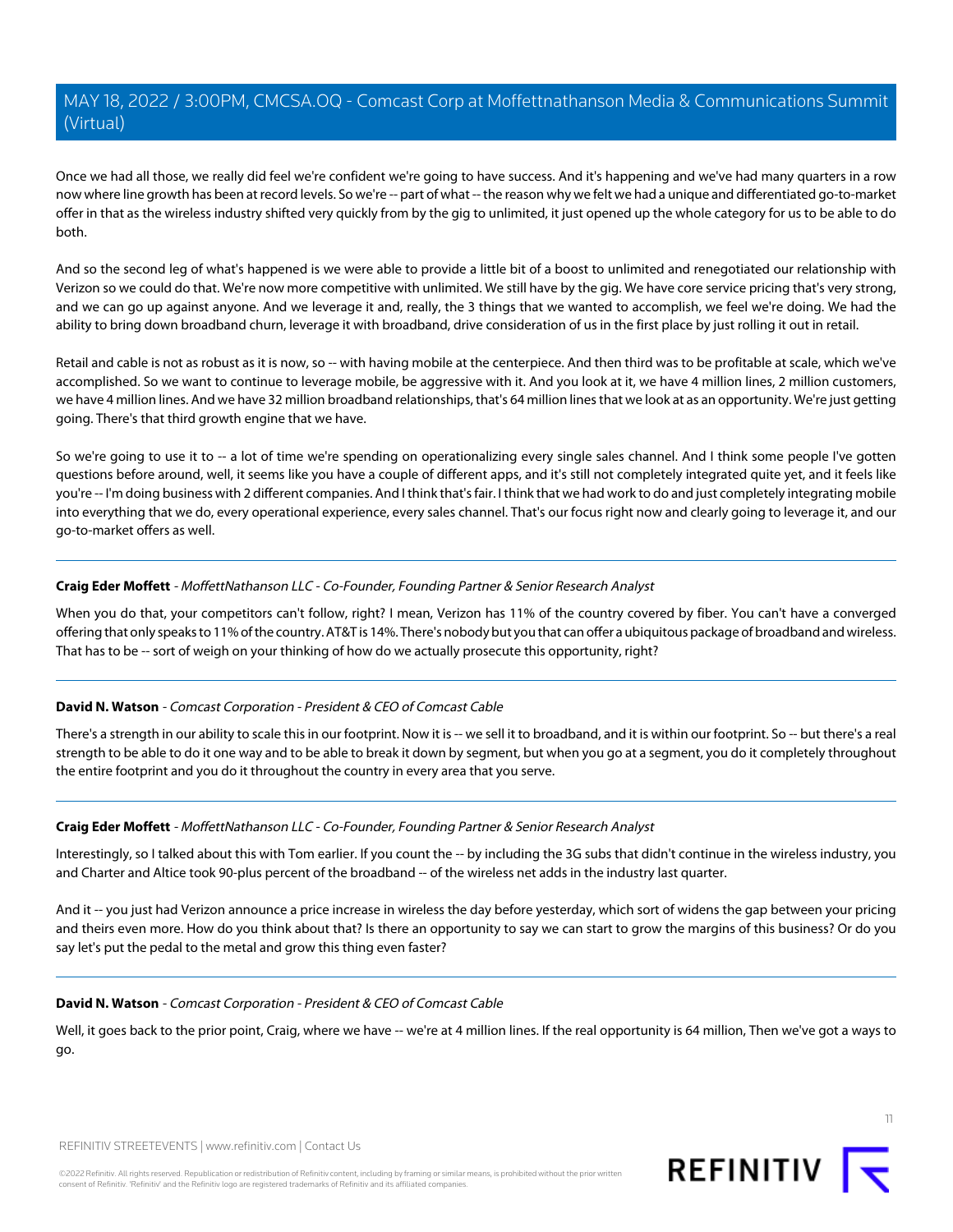#### **Craig Eder Moffett** - MoffettNathanson LLC - Co-Founder, Founding Partner & Senior Research Analyst

Growth is more the opportunity than pricing.

#### **David N. Watson** - Comcast Corporation - President & CEO of Comcast Cable

We're going to focus and be very consistent. I think we have a good go-to-market approach right now with our pricing and by the gig and unlimited. Just did the -- within the last year or so, the unlimited pricing that we have. So -- and I think there's another gear that we'll find through this operational integration.

So that's our focus, is to grow relationships, leverage mobile, be in position when the macro issues that we talked about earlier clear up. We want to be in a position to compete aggressively and win jump balls. Mobile's an enormously important part of that.

#### **Craig Eder Moffett** - MoffettNathanson LLC - Co-Founder, Founding Partner & Senior Research Analyst

Is there a time -- you've captured customers mostly through bring-your-own-device plans. But a lot of those customers, if you've been around for 2 years and your device is now getting pretty old, are going to start to want new ones. Is there a moment when you say we have to start subsidizing handsets like most of the rest of the industry does? And is that already contemplated or...

#### **David N. Watson** - Comcast Corporation - President & CEO of Comcast Cable

Yes, we -- I think people have seen us. That is built into how we go to market. We go in, we go out with certain -- either gift cards or things like that. We're not one that's going to consistently every day offer free devices. We just haven't done that and don't see the need to. But we will compete. There'll be -- when a new product launch happens, then we'll be aggressive for a period of time to be in the mix.

But it has worked out that the -- and we'll see what happens over the run, but the big telcos, including T-Mobile, who you'll have tomorrow, but they like to offer a lot of free devices, we'll see. And we welcome those customers a little bit later on with bring-your-own-device, so let them continue to do that.

#### **Craig Eder Moffett** - MoffettNathanson LLC - Co-Founder, Founding Partner & Senior Research Analyst

I want to transition away to my joke at the beginning because you did announce some pretty interesting stuff with Flex and your XClass TVs. Talk about that a little bit. Talk about what you hope to get from that partnership and how you expect that offering to evolve in video?

#### **David N. Watson** - Comcast Corporation - President & CEO of Comcast Cable

Well, to really compete in the platform business, as video has changed, and we've seen it and anticipated it and reimagined it. So we're able, fortunately enough, to leverage the decade plus of innovation around X1 and then Flex and now XClass. But we have a great platform and folks in New York, not too distant future and L.A. and other parts where Charter serves is going to be great. But what's really key to compete, whether you're talking to OEM providers or retailers or the content world is to have scale. You really do need scale. It needs to be uniform.

And so it was -- it's really -- that was the key thing. It's terrific to have Charter as a partner in the joint venture. They're a great operator. And the innovation that will come, having them at the table with us, I think, will continue, very focused on having best-in-class, not only products that in terms of voice capability, asset location. When you say something, it's there instantly. But being that operator-friendly platform, too, as we welcome other operators on.

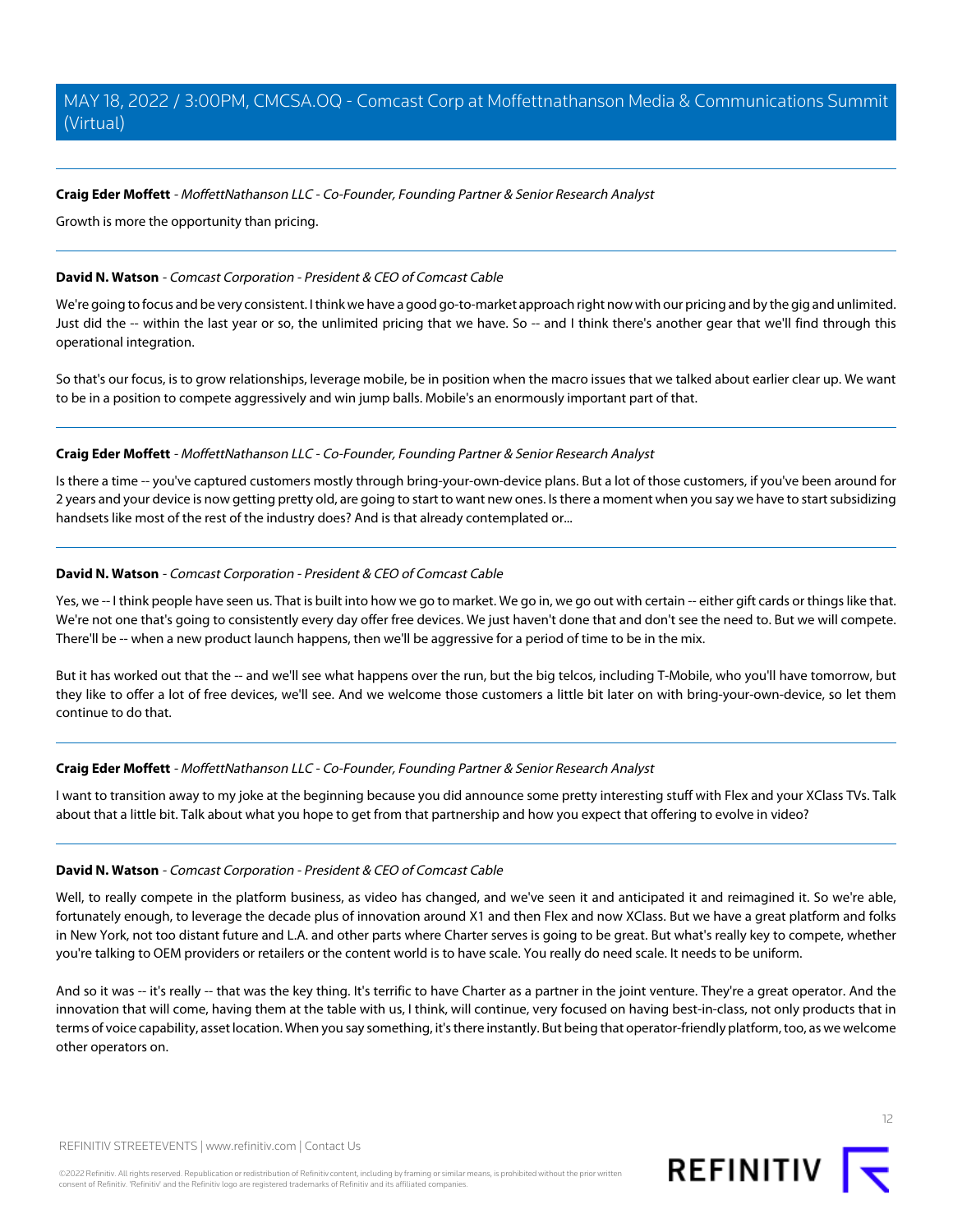## **Craig Eder Moffett** - MoffettNathanson LLC - Co-Founder, Founding Partner & Senior Research Analyst

I was going to say, should we expect -- you've licensed X1 to Cox and into Canada, and that's -- should we expect more people on the -- into this partnership over time?

#### **David N. Watson** - Comcast Corporation - President & CEO of Comcast Cable

In the U.S., most certainly, we're going to be doing that. We are extremely focused on growing the operation. And I think we're ideal in terms of the kind of partner that can turnkey the technology solution, the innovation that's required to win and provide an answer as more and more operators are focusing on connectivity and are trying to figure out video. I think we're a great platform for them.

#### **Craig Eder Moffett** - MoffettNathanson LLC - Co-Founder, Founding Partner & Senior Research Analyst

And you've got a relationship with Walmart for distribution that -- is it fair to say this is going to start to be a bigger, sort of consumer presence that people start to be more aware of over time because of the retail distribution?

# **David N. Watson** - Comcast Corporation - President & CEO of Comcast Cable

I think there are several legs that we'll look at. One will be other operators. There are a lot that are left that have opted not to do anything. And so -- yes, that's one area. Then there's retail. Walmart is great. We've had a lot of experience working with them and have the XClass trial that's been going. There are other retailers we're going to work with. And there are other manufacturers of smart televisions, which is the device that we've been able to put a software stack into.

So you look at that, and there's just so many Comcast overall, Craig, I think, is so uniquely positioned for streaming. And you have in Europe, you have Glass with Sky TV, doing a very nice job with that. For us, we just want to compete against great platform operators and provide a great experience. I think we can do it and our focus will be in the U.S.

# **Craig Eder Moffett** - MoffettNathanson LLC - Co-Founder, Founding Partner & Senior Research Analyst

So that's part of a portfolio of ways to deliver video to customers. But I guess I have to ask the linear video question. We've always sort of conceptualized linear video as having something like a floor as you get to sports and news customers as the ones who were left. But I think as the closer we get to that floor, the more doubtful people are that there's a floor. Do you -- how do you think about it? It seems like you're sort of agnostic as to whether it's there or not. But what's your view of is there a real floor? Or is this business going to just keep shrinking in perpetuity?

#### **David N. Watson** - Comcast Corporation - President & CEO of Comcast Cable

Well, we're going to continue. I think we're in also a unique position to be able to offer a wide variety of what customers want. And we segment, what I talked about earlier, certainly goes for video, not just broadband. We segment the marketplace. And so customers want X1, full capability, on-demand, DVR, apps integrated fully, we have that. Now we're also -- we've said, as we've anticipated this transition in the ecosystem in video, we're not going to lose money in doing so though. So we're not going to chase unprofitable video relationships.

So that is happening, and that'll put pressure on an ongoing basis, I think, to video. But at the same time, this is what we were just talking about. We're reimagining what video is. So yes, we'll lose video, and there will -- I don't see that changing, that video on the linear side. We're still going to offer it. We still proudly back it up with a great product. But at the same time, we're adding Flex today, and the video attachment rate is not that far off in terms of if you add up Flex and...

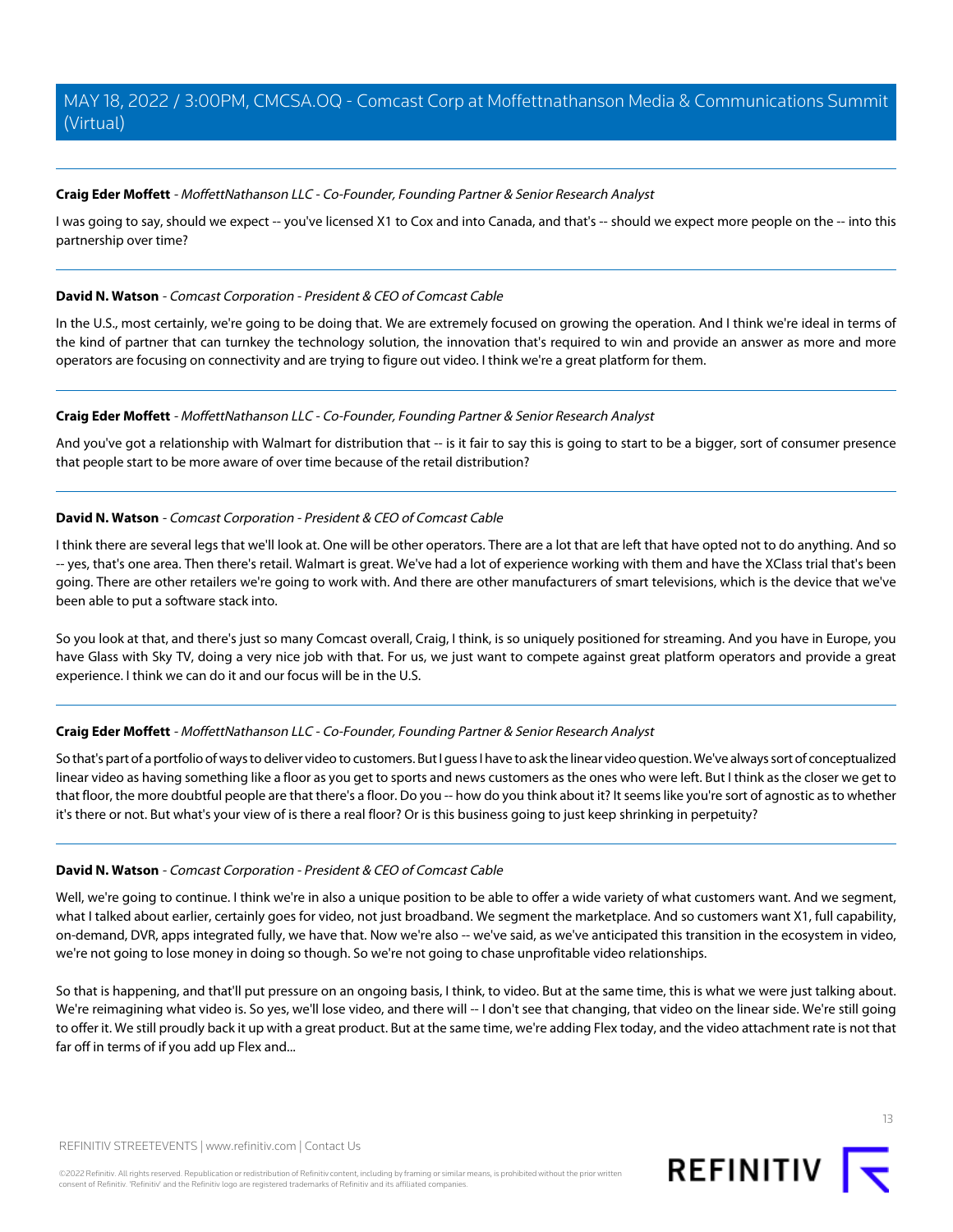## **Craig Eder Moffett** - MoffettNathanson LLC - Co-Founder, Founding Partner & Senior Research Analyst

And linear?

## **David N. Watson** - Comcast Corporation - President & CEO of Comcast Cable

And linear from where we were pre pandemic. So over time -- and we're just getting going in terms of -- now it's a different video experience, but there are economic drivers that we're excited about when you get to the software stack getting into smart TVs at scale, whether it's transactional SVOD, it's selling content and participating on a rev share basis, it's advertising. There's lots that we're going to be aggressively pursuing on that platform. So yes, there are trade-offs that are happening in video. But the platform side, I'm pretty excited about.

#### **Craig Eder Moffett** - MoffettNathanson LLC - Co-Founder, Founding Partner & Senior Research Analyst

So if I wrap all of this up, you've described a company that your broadband business is still what you described as a growth business. Business Services, as a clear growth business. Wireless as an early-stage growth business and with a road map for sort of a really being the first and only converged player that offers all of that and video in your footprint. Talk about kind of what your vision is for what you want the Cable business to look like in 5 years. And maybe what you think, from your conversations with the investment community, what people are missing the most when they -- and where the disconnect is from that vision of 5 years from now?

# **David N. Watson** - Comcast Corporation - President & CEO of Comcast Cable

Let me start with that, such a good point. To me, the thing that -- I don't know if it's missed, I know we talk about it, but you look at what's happened. I remember going back a handful of years ago, and everybody was pestering us on margins. Well, what are you doing? And look, what we've been able to do. And while we're investing in growth businesses throughout, we haven't stopped. We're continuing to focus on growth. We're taking transactions out. We took out, I think it was like 19% in the first quarter, agent-handled calls, 17% truck rolls out. And this is consistently how we're doing it.

So again, up to us to tell the story of what's really going on, but I hope people do appreciate there's a reason why we're at 44% margin. We're focused on fixed cost. We're focusing on taking transactions out. At the same time, we have prioritized growth businesses that provide attractive margins in the first place and the connectivity arena. So to me, that's the -- when you look at then the growth opportunities that we have in the long run, it's to have market share focus, connected with good balanced revenue performance and healthy contribution of EBITDA and free cash flow.

So I like our hand. We go through cycles. And we're going through one certainly right now where the macro things are putting us in a suppressing connects, but we're in a great churn position. And I like our hand quite a bit going forward. I think we're in a unique position with a great network and a wonderful set of products.

#### **Craig Eder Moffett** - MoffettNathanson LLC - Co-Founder, Founding Partner & Senior Research Analyst

Well, it's a great place to leave it. Dave. I thank you very much for joining us. I hope we see you next year for your sixth visit here.

#### **David N. Watson** - Comcast Corporation - President & CEO of Comcast Cable

Thank you, Craig.